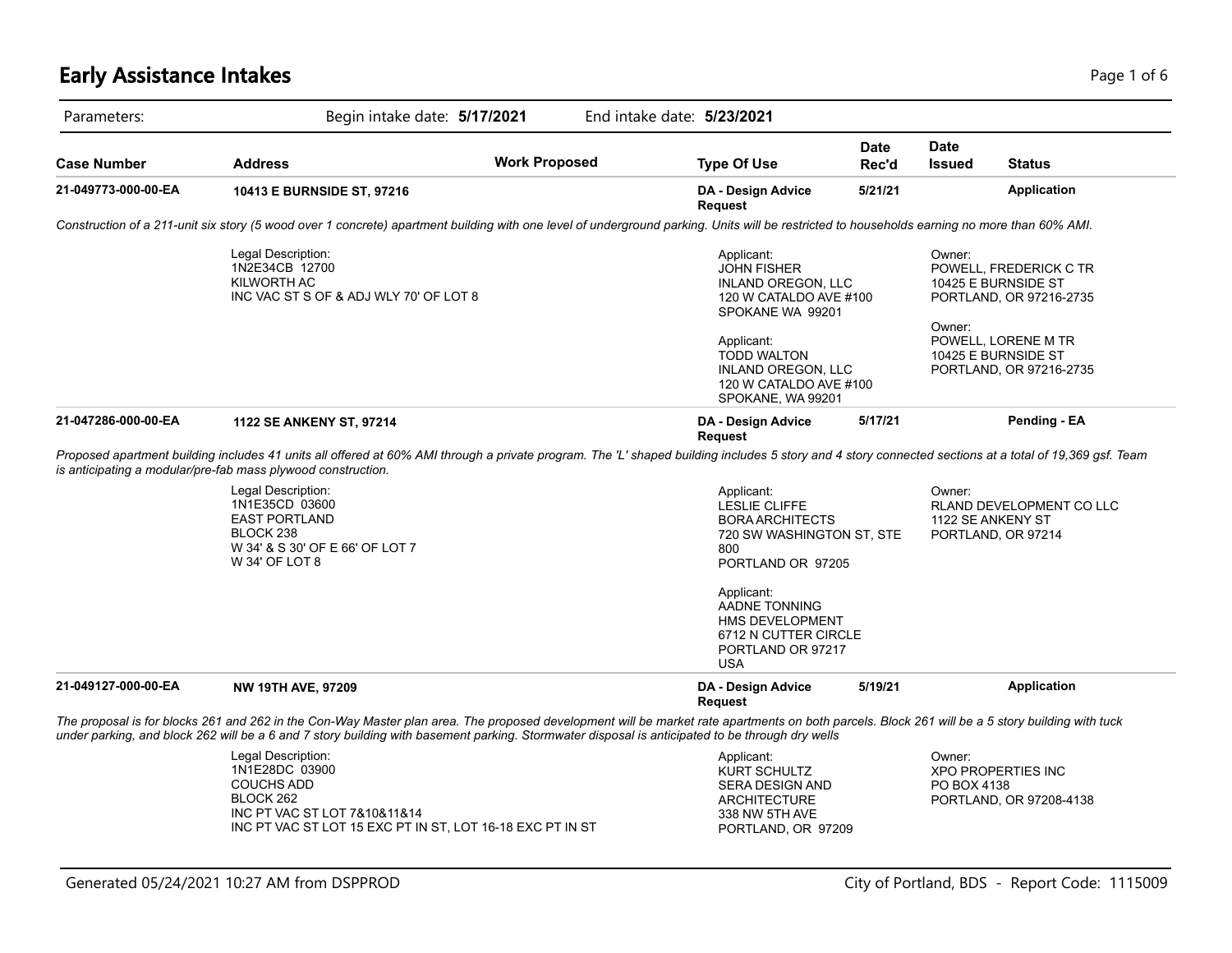# **Early Assistance Intakes** Page 2 of 6 and 2 of 6 and 2 of 6 and 2 of 6 and 2 of 6 and 2 of 6 and 2 of 6 and 2 of 6

| <b>Case Number</b>  | <b>Address</b>                                                                                                                                                                                                                                                                                       | <b>Work Proposed</b> | <b>Type Of Use</b>                                                                                                                                | <b>Date</b><br>Rec'd | <b>Date</b><br><b>Issued</b>               | <b>Status</b>                              |
|---------------------|------------------------------------------------------------------------------------------------------------------------------------------------------------------------------------------------------------------------------------------------------------------------------------------------------|----------------------|---------------------------------------------------------------------------------------------------------------------------------------------------|----------------------|--------------------------------------------|--------------------------------------------|
| 21-047630-000-00-EA | 2515 SE 30TH AVE, 97202                                                                                                                                                                                                                                                                              |                      | EA-Zoning & Inf. Bur.- no<br>mtg                                                                                                                  | 5/20/21              |                                            | Pending - EA                               |
|                     | 12 unit, 3 story, wood-frame, garden-style, walk-up 2 bedroom apartments. Includes landscaping and stormwater planters.                                                                                                                                                                              |                      |                                                                                                                                                   |                      |                                            |                                            |
|                     | Legal Description:<br>1S1E12BA 06100<br><b>EAST PORTLAND HTS</b><br>BLOCK 5<br>LOT <sub>4</sub><br>LAND & IMPS, POTENTIAL ADDITIONAL TAX                                                                                                                                                             |                      | Applicant:<br><b>ARMIN QUILICI</b><br><b>QUILICI ARCHITECTURE &amp;</b><br><b>DESIGN INC</b><br>210 SW MORRISON ST SUITE 600<br>PORTLAND OR 97204 |                      | Owner:<br>E LLC<br>425 S IOWA ST           | PORTLAND, OR 97239-3671                    |
| 21-047658-000-00-EA | 3719 SW 12TH AVE, 97239                                                                                                                                                                                                                                                                              |                      | EA-Zoning & Inf. Bur.- no 5/20/21<br>mtg                                                                                                          |                      |                                            | Pending - EA                               |
|                     | 19 unit, 4 story, wood-frame, stair apartments with 1 bedroom units. Includes outdoor areas, patios, balconies, landscaping and stormwater planters.                                                                                                                                                 |                      |                                                                                                                                                   |                      |                                            |                                            |
|                     | Legal Description:<br>1S1E09CA 00600<br>PORTLAND CITY HMSTD<br>BLOCK 35<br>LOT <sub>3</sub>                                                                                                                                                                                                          |                      | Applicant:<br>ARMIN QUILICI<br><b>QUILICI ARCHITECTURE &amp;</b><br><b>DESIGN INC</b><br>210 SW MORRISON ST SUITE 600<br>PORTLAND OR 97204        |                      | Owner:<br>7213 S VIRGINIA AVE              | PATH DEVELOPMENT LLC<br>PORTLAND, OR 97219 |
| 21-047607-000-00-EA | 1314 SE CESAR E CHAVEZ BLVD, 97214                                                                                                                                                                                                                                                                   |                      | EA-Zoning & Inf. Bur.- no 5/20/21<br>mtg                                                                                                          |                      |                                            | Pending - EA                               |
|                     | 40 unit, 3 story, wood-frame, garden-style, walk-up apartments with a mix of 2 bedroom and 1 bedroom units. Includes outdoor areas, patios, landscaping and stormwater planters.                                                                                                                     |                      |                                                                                                                                                   |                      |                                            |                                            |
|                     | Legal Description:<br>1S1E01AD 18200<br><b>SUNNYSIDE ADD</b><br>BLOCK 10<br>LOT 12-14                                                                                                                                                                                                                |                      | Applicant:<br>ARMIN QUILICI<br><b>QUILICI ARCHITECTURE &amp;</b><br><b>DESIGN INC</b><br>210 SW MORRISON ST SUITE 600<br>PORTLAND OR 97204        |                      | Owner:<br>PHO LOFTS LLC<br>425 S IOWA ST   | PORTLAND, OR 97239-3671                    |
| 21-047261-000-00-EA | 1525 SW PARK AVE, 97201                                                                                                                                                                                                                                                                              |                      | EA-Zoning & Inf. Bur.-<br>w/mtg                                                                                                                   | 5/17/21              |                                            | Pending - EA                               |
|                     | Proposed renovation limited to the entries, pedestal monument signage and courtyard of the existing building. The interior courtyard modifications will create a limited access (gated), landscaped<br>courtyard with a covered pergola structure, planters, grilles, benches, and updated finishes. |                      |                                                                                                                                                   |                      |                                            |                                            |
|                     | Legal Description:<br>1S1E04AD 04200<br><b>PORTLAND</b><br>BLOCK 226<br>LOT 1-8                                                                                                                                                                                                                      |                      | Applicant:<br>JONATHAN DUNN<br><b>WOODBLOCK ARCHITECTURE</b><br>827 SW 2ND AVENUE #300<br>PORTLAND OR 97204<br><b>USA</b>                         |                      | Owner:<br>PO BOX 847<br>CARLSBAD, CA 92018 | TR SOUTHPARK SQUARE CORP                   |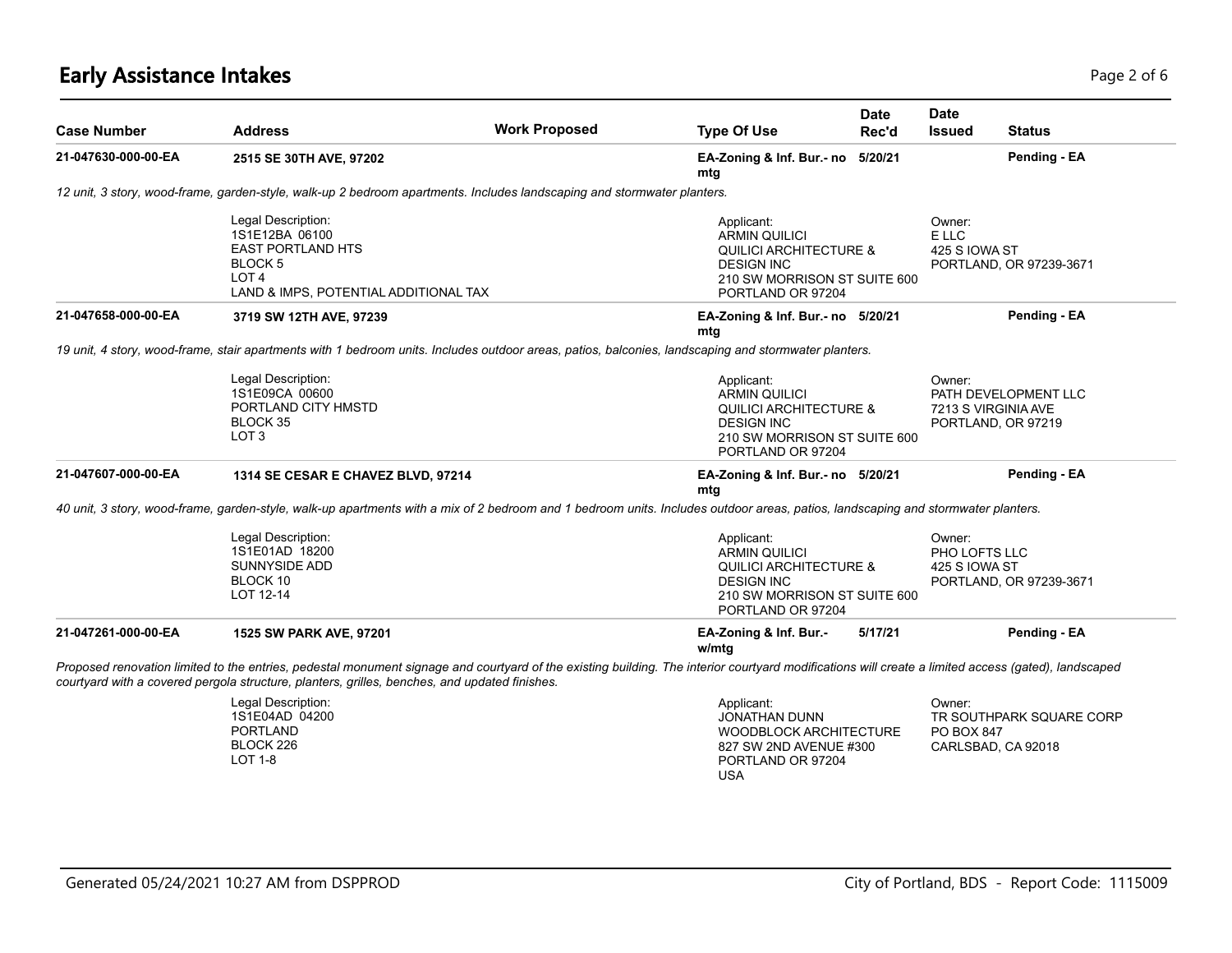# **Early Assistance Intakes** Page 1 of 6 and 2 and 2 and 2 and 2 and 2 and 2 and 2 and 2 and 2 and 2 and 2 and 2 and 2 and 2 and 2 and 2 and 2 and 2 and 2 and 2 and 2 and 2 and 2 and 2 and 2 and 2 and 2 and 2 and 2 and 2 and

|                     |                                                                                                                                                                                                                                                             |                      |                                                                                                                                         | <b>Date</b> | <b>Date</b>                                         |                                                                                                                                             |
|---------------------|-------------------------------------------------------------------------------------------------------------------------------------------------------------------------------------------------------------------------------------------------------------|----------------------|-----------------------------------------------------------------------------------------------------------------------------------------|-------------|-----------------------------------------------------|---------------------------------------------------------------------------------------------------------------------------------------------|
| <b>Case Number</b>  | <b>Address</b>                                                                                                                                                                                                                                              | <b>Work Proposed</b> | <b>Type Of Use</b>                                                                                                                      | Rec'd       | <b>Issued</b>                                       | <b>Status</b>                                                                                                                               |
| 21-049129-000-00-EA | 432 NE 74TH AVE, 97213                                                                                                                                                                                                                                      |                      | EA-Zoning & Inf. Bur.-<br>w/mtg                                                                                                         | 5/20/21     |                                                     | <b>Application</b>                                                                                                                          |
|                     | RIP Code Analysis - Multi-family affordable housing development with approximately 125 units with associated on-site parking and site improvements on a split-zone (CM2 & R2.5) site. Stormwater<br>will be managed on site in accordance w/ BES standards. |                      |                                                                                                                                         |             |                                                     |                                                                                                                                             |
|                     | Legal Description:<br>1N2E32DB 04100<br><b>MT TABOR VILLA</b><br>BLOCK <sub>22</sub><br>LOT 1&46 EXC PT IN ST<br>LOT 2-14&33-45                                                                                                                             |                      | Applicant:<br><b>DANIEL EDDIE</b><br><b>HOLST ARCHITECTURE</b><br>123 NE 3RD AVE, SUITE 310<br>PORTLAND OR 97232<br><b>USA</b>          |             | Owner:<br><b>METRO</b><br>600 NE GRAND AVE          | PORTLAND, OR 97232                                                                                                                          |
| 21-048135-000-00-EA | 4520 N COLONIAL AVE, 97217                                                                                                                                                                                                                                  |                      | EA-Zoning & Inf. Bur.-<br>w/mtg                                                                                                         | 5/17/21     |                                                     | Pending - EA                                                                                                                                |
|                     | Development of a three story multi-family apartment building. Site will provide bike parking, on site parking, and has designated easements for fire access and pedestrian access to the adjacent site.                                                     |                      |                                                                                                                                         |             |                                                     |                                                                                                                                             |
|                     | Legal Description:<br>1N1E21AD 13700<br>ETHEL LYNN ADD<br>BLOCK <sub>2</sub><br>N 36 2/3' OF LOT 2<br>S 13 1/3' OF LOT 3                                                                                                                                    |                      | Applicant:<br><b>CARRIE STRICKLAND</b><br><b>WORKS PROGRESS</b><br><b>ARCHITECTURE</b><br>811 SE STARK ST, STE 210<br>PORTLAND OR 97214 |             |                                                     | <b>KEVIN BJERRE</b><br>4520 N COLONIAL AVE<br>PORTLAND, OR 97217<br>CG LARNER GENERAL CONTRACTING<br>1527 SW 57TH AVE<br>PORTLAND, OR 97221 |
| 21-048108-000-00-EA | 10625 SW 35TH AVE, 97219                                                                                                                                                                                                                                    |                      | EA-Zoning & Inf. Bur.-<br>w/mtg                                                                                                         | 5/17/21     |                                                     | Pending - EA                                                                                                                                |
|                     | Potential improvements to the athletic facilities at Jackson Middle School.                                                                                                                                                                                 |                      |                                                                                                                                         |             |                                                     |                                                                                                                                             |
|                     | Legal Description:<br>1S1E29C 00100<br>SECTION 29 1S 1E<br>TL 100 36.43 ACRES                                                                                                                                                                               |                      | Applicant:<br><b>CATHERINE CORLISS</b><br>ANGELO PLANNING GROUP<br>921 SW WASHINGTON ST, SUTE<br>468<br>PORTLAND OR 97205               |             | Owner:<br>PORTLAND CITY OF<br>Owner:<br>PO BOX 3107 | 1221 SW 4TH AVE #130<br>PORTLAND, OR 97204-1900<br><b>SCHOOL DISTRICT NO 1</b><br>PORTLAND, OR 97208-3107                                   |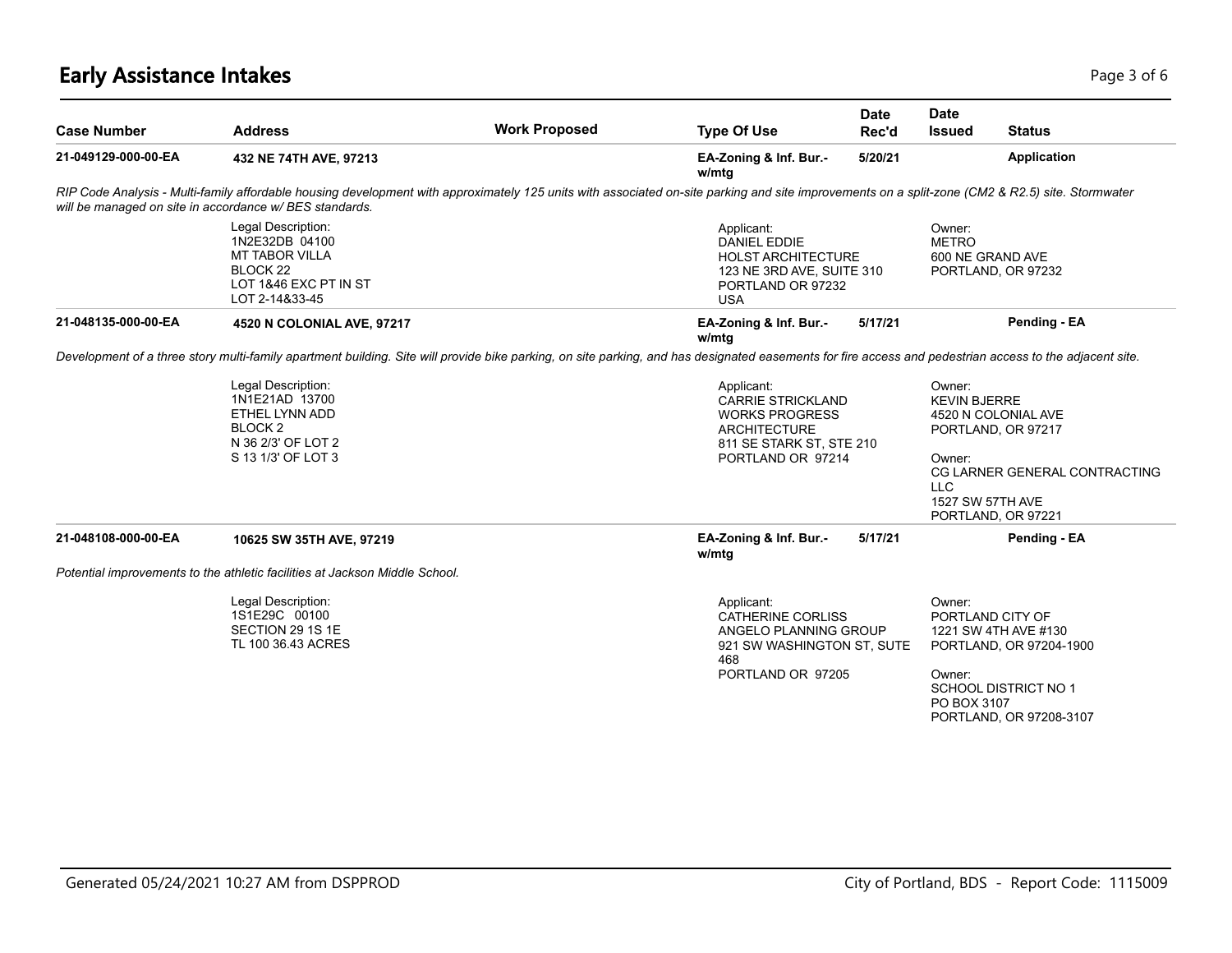# **Early Assistance Intakes** Page 4 of 6 and 2008 and 2008 and 2008 and 2008 and 2008 and 2008 and 2008 and 2008 and 2008 and 2008 and 2008 and 2008 and 2008 and 2008 and 2008 and 2008 and 2008 and 2008 and 2008 and 2008 and

| <b>Case Number</b>  | <b>Address</b>                                                                                                                                                                                                                                                                                                                                                                                    | <b>Work Proposed</b> | <b>Type Of Use</b>                                                                                                                      | <b>Date</b><br>Rec'd | <b>Date</b><br><b>Issued</b>                 | <b>Status</b>                                                        |
|---------------------|---------------------------------------------------------------------------------------------------------------------------------------------------------------------------------------------------------------------------------------------------------------------------------------------------------------------------------------------------------------------------------------------------|----------------------|-----------------------------------------------------------------------------------------------------------------------------------------|----------------------|----------------------------------------------|----------------------------------------------------------------------|
| 21-048578-000-00-EA | 3314 SE POWELL BLVD, 97202                                                                                                                                                                                                                                                                                                                                                                        |                      | EA-Zoning & Inf. Bur.-<br>w/mtg                                                                                                         | 5/19/21              |                                              | Pending - EA                                                         |
| commercial use.     | The project team is looking at two new commercial development options, with Option B, being chosen as the option for discussion. Option A: The proposed scope of work includes the design and<br>construction of a new one-story, 5,000 SF commercial building. Option B: The proposed scope of work includes the design and construction of a new 3-story, 28,000 SF core and shell building for |                      |                                                                                                                                         |                      |                                              |                                                                      |
|                     | Legal Description:<br>1S1E12CA 07200<br><b>WAVERLEIGH HTS</b><br><b>BLOCK 28 TL 7200</b>                                                                                                                                                                                                                                                                                                          |                      | Applicant:<br>REBECCA LITTMAN-SMITH<br><b>SCOTT EDWARDS</b><br><b>ARCHITECTURE</b><br>2525 E BURNSIDE ST<br>PORTLAND, OR 97214          |                      | Owner:<br>H & R MILLER LP<br>8510 S 29TH WAY | PHOENIX, AZ 85042                                                    |
| 21-048151-000-00-EA | <b>N GOING ST, 97217</b>                                                                                                                                                                                                                                                                                                                                                                          |                      | EA-Zoning & Inf. Bur.-<br>w/mtg                                                                                                         | 5/17/21              |                                              | Pending - EA                                                         |
|                     | Development of a three story multi-family apartment building. Site will provide bike parking, and has designated access for fire and pedestrians by easements through the adjacent site.                                                                                                                                                                                                          |                      |                                                                                                                                         |                      |                                              |                                                                      |
|                     | Legal Description:<br>1N1E21AD 12700<br><b>ERWIN &amp; WATSONS ADD</b><br><b>BLOCK1</b><br>LOT 11&12 EXC PT IN ST                                                                                                                                                                                                                                                                                 |                      | Applicant:<br><b>CARRIE STRICKLAND</b><br><b>WORKS PROGRESS</b><br><b>ARCHITECTURE</b><br>811 SE STARK ST, STE 210<br>PORTLAND OR 97214 |                      | Owner:<br>LLC.<br>1527 SW 57TH AVE           | CG LARNER GENERAL CONTRACTING<br>PORTLAND, OR 97221                  |
| 21-049780-000-00-EA | 1655 SE 130TH AVE, 97233                                                                                                                                                                                                                                                                                                                                                                          |                      | EA-Zoning Only - no mtg 5/21/21                                                                                                         |                      |                                              | <b>Application</b>                                                   |
|                     | RIP Code: New single family residence. Existing duplex to remain.                                                                                                                                                                                                                                                                                                                                 |                      |                                                                                                                                         |                      |                                              |                                                                      |
|                     | Legal Description:<br>1S2E02CA 06500<br>DAGMAR AC<br>BLOCK 4<br>LOT 1 EXC W 110' & EXC S 165.36' & EXC PT IN STS                                                                                                                                                                                                                                                                                  |                      | Applicant:<br><b>KYM NGUYEN</b><br><b>CONCEPT DESIGN AND</b><br><b>ASSOCIATES LLC</b><br>522 NW 23RD AVE SUITE F<br>PORTLAND OR 97210   |                      | Owner:<br><b>14827 SE LEA ST</b>             | CINDY L C PFEIFER<br>HAPPY VALLEY, OR 97086                          |
| 21-049565-000-00-EA | SW SHATTUCK RD, 97221                                                                                                                                                                                                                                                                                                                                                                             |                      | <b>PC</b> - PreApplication<br>Conference                                                                                                | 5/20/21              |                                              | <b>Application</b>                                                   |
|                     | RIP Code - Type III Land Division for a 193-Lot Subdivision with Environmental Review.                                                                                                                                                                                                                                                                                                            |                      |                                                                                                                                         |                      |                                              |                                                                      |
|                     | Legal Description:<br>1S1E18 00100<br>SECTION 18 1S 1E<br>TL 100 51.42 ACRES<br>LAND ONLY SEE R329035 (R991180202) FOR IMPS & R329034<br>(R991180201) FOR MACH & EQUIP<br>2006/07 FARM DISQUAL OF 14.30 ACRE, POTENTIAL ADDITIONAL<br>TAX \$20,057.13                                                                                                                                             |                      | Applicant:<br><b>KEN SANDBLAST</b><br>WESTLAKE CONSULTANTS, LLC<br>15115 SW SEQUOIA PKY #150<br><b>TIGARD, OR 97224</b>                 |                      | Owner:                                       | ALFA SHATTUCK LLC<br>4905 SW GRIFFITH DR #205<br>BEAVERTON, OR 97005 |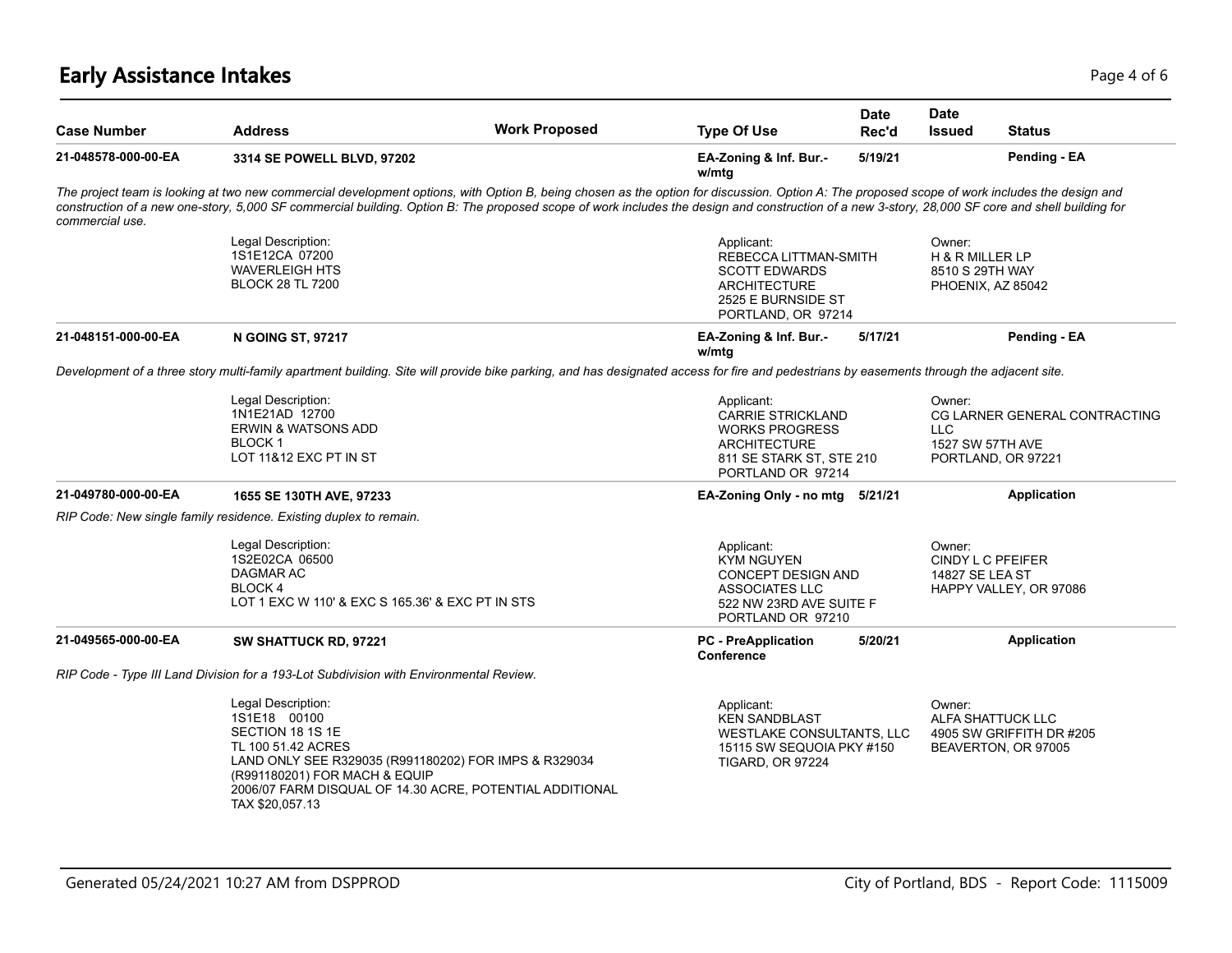# **Early Assistance Intakes** Page 1 of 6 and 2008 and 2008 and 2008 and 2008 and 2008 and 2008 and 2008 and 2008 and 2008 and 2008 and 2008 and 2008 and 2008 and 2008 and 2008 and 2008 and 2008 and 2008 and 2008 and 2008 and

| <b>Case Number</b>         | <b>Address</b>                                                                                                                                                                                 | <b>Work Proposed</b> | <b>Type Of Use</b>                                                                                                     | <b>Date</b><br>Rec'd | <b>Date</b><br><b>Issued</b>                                              | Status                                               |  |
|----------------------------|------------------------------------------------------------------------------------------------------------------------------------------------------------------------------------------------|----------------------|------------------------------------------------------------------------------------------------------------------------|----------------------|---------------------------------------------------------------------------|------------------------------------------------------|--|
| 21-048786-000-00-EA        | <b>150 S MONTGOMERY ST, 97201</b>                                                                                                                                                              |                      | <b>PC</b> - PreApplication<br>Conference                                                                               | 5/19/21              |                                                                           | Pending - EA                                         |  |
| and 2025 SW River Parkway. | A Pre-Application Conference to discuss a proposed Central City Master Plan for approximately 8 acres that includes the following addresses: 0150, 0308 - 0320 SW Montgomery St., and 2025 WI/ |                      |                                                                                                                        |                      |                                                                           |                                                      |  |
|                            | Legal Description:<br>1S1E03CA 01000<br><b>PORTLAND</b><br>BLOCK 104&105 TL 1000                                                                                                               |                      | Applicant:<br><b>AGUSTIN ENRIQUEZ</b><br><b>GBD ARCHITECTS INC</b><br>1120 NW COUCH ST, SUITE 300<br>PORTLAND OR 97209 |                      | Owner:<br>NBP RIVER DRIVE<br>9 SE 3RD AVE #100<br>PORTLAND, OR 97214-1247 |                                                      |  |
|                            |                                                                                                                                                                                                |                      |                                                                                                                        |                      | Owner:<br>LLC.<br>9 SE 3RD AVE #100                                       | 0150 SW MONTGOMERY INVESTMENTS<br>PORTLAND, OR 97214 |  |

#### **Total # of Early Assistance intakes: 15**

| 21-050110-000-00-LU | 315 NW 23RD AVE, 97210                                                                                                                                                                                                                                                                                                                                                                                                                                                                                                                                                                                                                                                                                                | <b>HR</b> - Historic Resource Review | Type 1x procedure     | 5/21/21 | Pendina                 |
|---------------------|-----------------------------------------------------------------------------------------------------------------------------------------------------------------------------------------------------------------------------------------------------------------------------------------------------------------------------------------------------------------------------------------------------------------------------------------------------------------------------------------------------------------------------------------------------------------------------------------------------------------------------------------------------------------------------------------------------------------------|--------------------------------------|-----------------------|---------|-------------------------|
| the parking lot.    | Installation of two exterior signs along the eastern elevation facing NW 23rd: Sign 1 is a 38 square foot set of face lit channel letters reading "Ethan Allen". Sign will be black during the day and light<br>up white at night. This sign will be installed above the main entrance. Sign 2 is a 6 square foot blade sign that reads "Ethan Allen." This sign will be installed on the eastern wall close to the corner by                                                                                                                                                                                                                                                                                         |                                      |                       |         |                         |
|                     | Legal Description:                                                                                                                                                                                                                                                                                                                                                                                                                                                                                                                                                                                                                                                                                                    |                                      | Applicant:            |         | Owner:                  |
|                     | 1N1E33CB 02500                                                                                                                                                                                                                                                                                                                                                                                                                                                                                                                                                                                                                                                                                                        |                                      | ANDREW BOYTER         |         | <b>MAXEDA LLC</b>       |
|                     | MEADS ADD                                                                                                                                                                                                                                                                                                                                                                                                                                                                                                                                                                                                                                                                                                             |                                      | MALAYA SIGNS          |         | PO BOX 231033           |
|                     | BLOCK 6                                                                                                                                                                                                                                                                                                                                                                                                                                                                                                                                                                                                                                                                                                               |                                      | 7625 NE MLK BLVD      |         | <b>TIGARD, OR 97281</b> |
|                     | LOT 2&3                                                                                                                                                                                                                                                                                                                                                                                                                                                                                                                                                                                                                                                                                                               |                                      | PORTLAND OREGON 97211 |         |                         |
| 21-047905-000-00-LU | <b>1405 S CORBETT HILL CIR. 97219</b>                                                                                                                                                                                                                                                                                                                                                                                                                                                                                                                                                                                                                                                                                 | <b>HR</b> - Historic Resource Review | Type 2 procedure      | 5/17/21 | Pending                 |
|                     | Enlarge the at-grade viewing terrace by 460 sg ft (off north and east elevations). The existing brick on the viewing terrace will be removed and replaced (and the terrace extended) with blue stone.<br>Remove cherry tree on north side of house. Installation of french doors and extension of existing cornice on north elevation. Installation of a new door and mullioned window bank to match existing<br>colonial style on the northeast elevation. Installation of new french doors and extension of window height (with additional row of windows at bottom), as well as the extension of the existing cornice<br>and frieze to the 2-story service wing at a 45-degree angle from the northeast elevation. |                                      |                       |         |                         |

| Legal Description:  | Applicant:             | Owner:                  |
|---------------------|------------------------|-------------------------|
| 1S1E34DA 01900      | <b>TONIA CAPUANA</b>   | TRYON HILL ESTATES LLC  |
| H L CORBETT ESTATES | JHL DESIGN             | 1405 S CORBETT HILL CIR |
| BLOCK 2             | 1620 SE HAWTHORNE BLVD | PORTLAND, OR 97219-8099 |
| LOT 10 TL 1900      | PORTLAND, OR 97214     |                         |